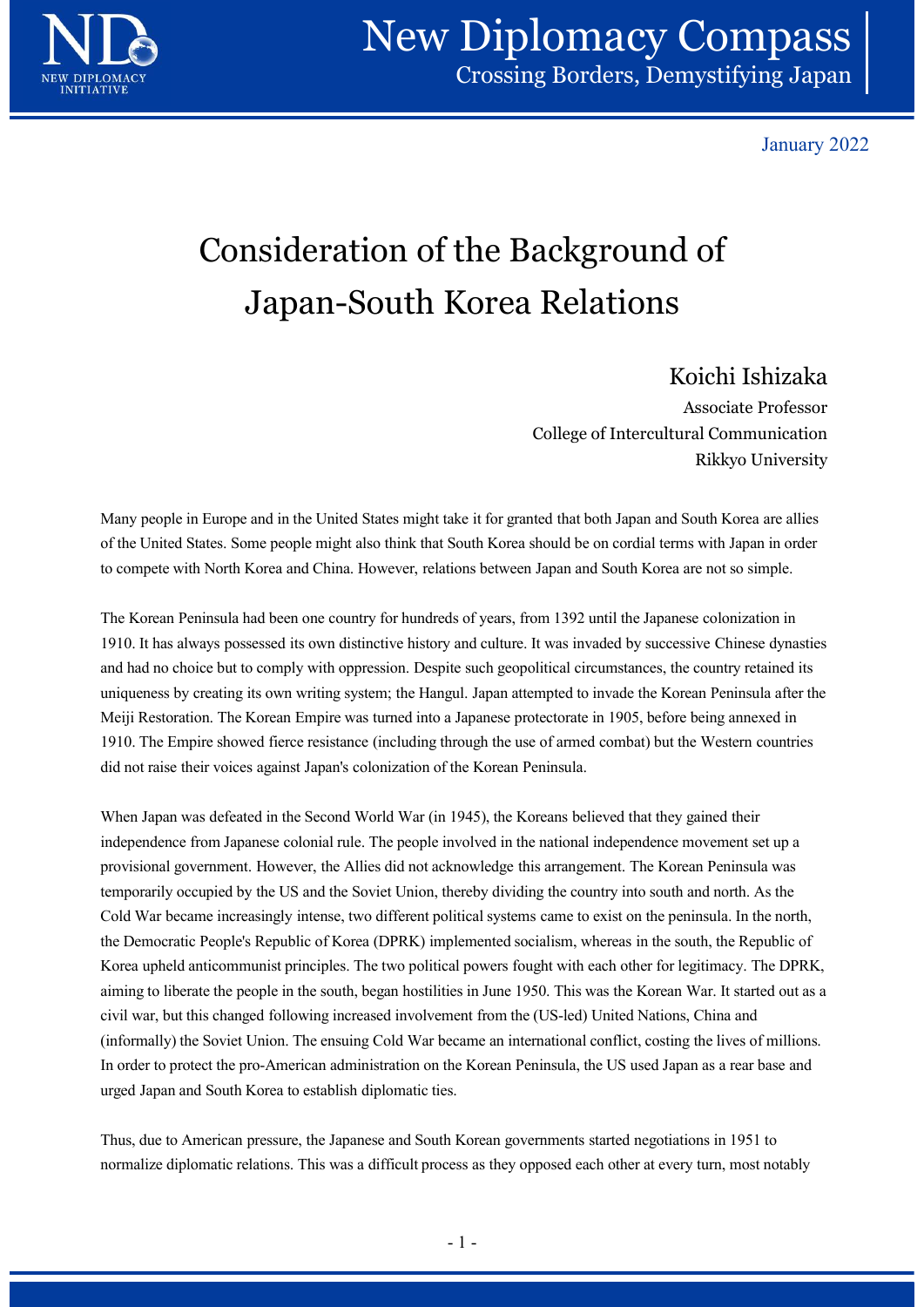regarding the awareness of Japanese colonialism. Far from reflecting on historical responsibility, Japanese politicians shifted to a defiant attitude, saying that colonial rule benefited Korea. Naturally, South Korean government representatives strongly protested, claiming that they could have become a more developed country without colonial rule. Due to such conflicts, negotiations were often suspended. Although diplomatic relations were finally normalized in 1965, it required a marathon negotiation that took 14 years.

The ambiguities surrounding this diplomatic achievement created a breeding ground for future problems regarding bilateral relations.

The Treaty on Basic Relations between Japan and the Republic of Korea, which marked the normalization of diplomatic relations, does not include the words 'colonial rule' and 'annexation'. Consequently, the Japanese government did not express regret (or apologize) for these events. Article 2 of the Treaty notes that all treaties and agreements up to 1910 related to the annexation of the Korean Empire were "confirmed to be no longer valid". Even this point was explained in different ways. The Japanese government told domestic audiences that such treaties and agreements were valid when Japan ruled over South Korea, but that they became invalid after that. However, the South Korean side stated that those treaties and agreements were invalid from the very beginning because they were forced upon the Korean people in an unjustifiable manner. Both governments understood that each country would give different explanations.

When diplomatic relations became normalized, the Japanese government was concerned that South Korea would demand various damage compensations from Japan in the future. Therefore, in addition to the Treaty on Basic Relations, Japan also signed the Agreement Between Japan and the Republic of Korea Concerning the Settlement of Problems in Regard to Property and Claims and Economic Cooperation. In line with this agreement, Japan provided South Korea with Japanese produce and services worth 300 million dollars (free of charge), and offered a 200-million-dollar soft loan. Furthermore, Article 2 of the agreement states that the issues of property, rights and claims have been "completely and ultimately resolved". The agreement itself is unusual and does not indicate the basis as to why economic cooperation was established in the first place. It goes without saying that this was neither an apology nor a compensation for colonial rule. However, economic cooperation was chosen because Korean people were thought to not be appeased without some sort of donation. Incidentally, there are many people who think that Japan gave South Korea money to normalize diplomatic relations, but they are mistaken. Japanese products and services (such as technical guidance for Pohang Works) were provided.

As the Treaty on Basic Relations and related agreements do not demonstrate regret and do not apologize for Japan's colonial rule, any possibility of compensation for the people of the Korean Peninsula was excluded. Of course, the South Korean side was dissatisfied with this. At the time, however, it could not demand more. The difference in international power between Japan and South Korea was evident. Also, the US government (which was pushing for the Japan-South Korea cooperation) was busy in confronting the Socialist Bloc and in intervening in the Vietnam War. The latter broke out in Asia following the Korean War. Amidst such complications, the US wanted to hasten the diplomatic normalization process between Japan and South Korea. ort of donation. Incidentally, there are many people who<br>diplomatic relations, but they are mistaken. Japanese<br>bhang Works) were provided.<br>s do not demonstrate regret and do not apologize for Japan's<br>ople of the Korean Pen

In the 1950s, South Korean President Syngman Rhee called for greater confrontation with DPRK and showed a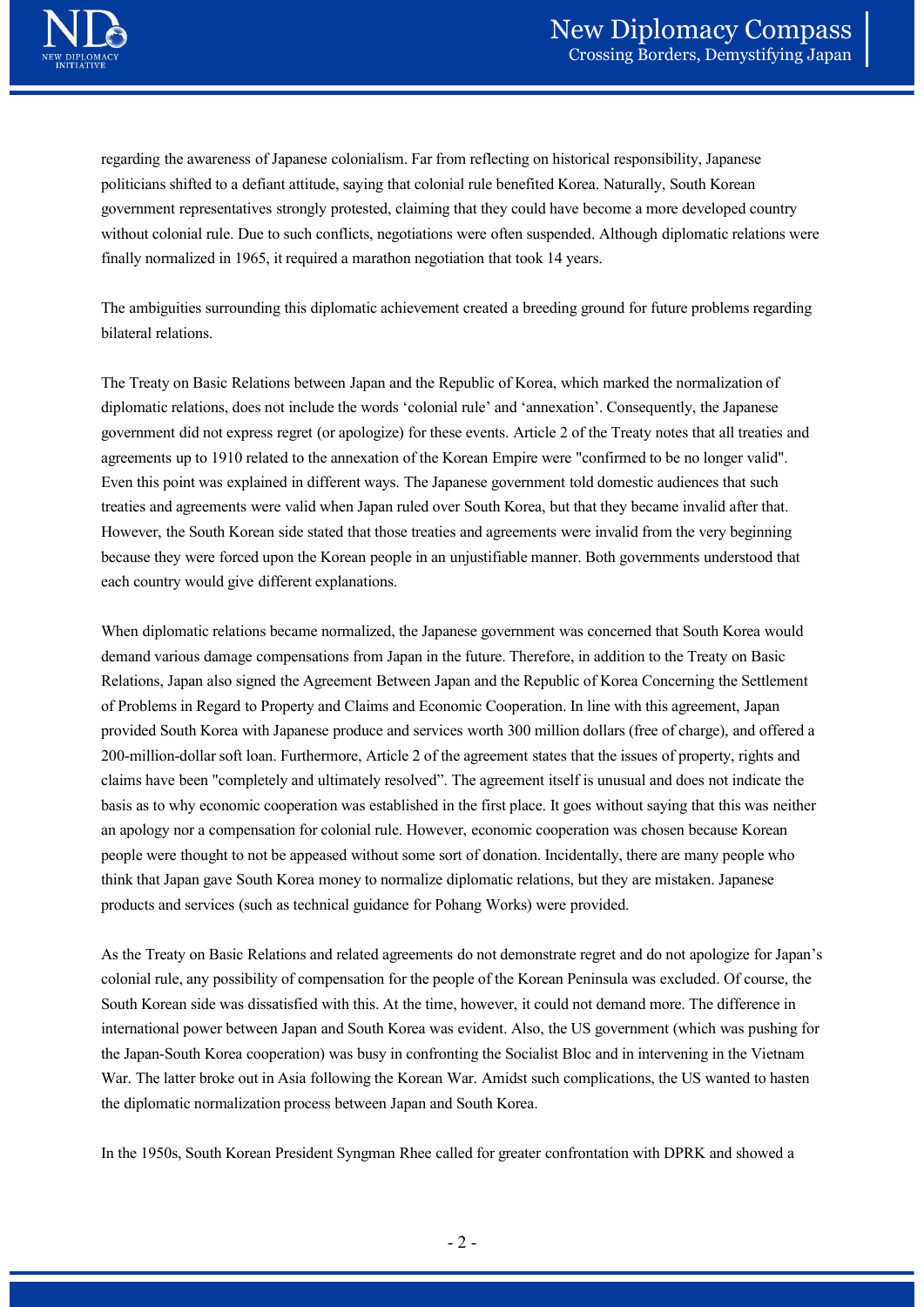willingness to resume the war alone. He tried to tie the United States down on this matter. The US, feeling weighed down by the South Korean government, wanted Japan to gradually take on shouldering the burden of supporting South Korea. Normalizing diplomatic relations between the two countries was already a challenging task. The Park **CHUNG MERET SERVICES COMPASS COMPASS**<br>
Crossing Borders, Demystifying Japan<br>
Willingness to resume the war alone. He tried to tie the United States down on this matter. The US, feeling weighed<br>
down by the South Korean go diplomatic relations, dispatched troops to Vietnam to assist with US intervention. This was an attempt to tie the US down on the issue of confronting the DPRK.

Achieving the normalization of diplomatic relations between Japan and South Korea in the 1960s was closely related to the international situation during the Cold War. The South Korean people expressed their discontent with the diplomatic negotiations because the issue of colonization was glossed over. Despite widespread protests, their voices went unheard in Japan and in the United States. US policies fueled South Korea's confrontational nature towards the North amidst the North-South division. US defeat in the Vietnam War strengthened South Korea's state power system and eventually triggered increased activity for democratic social movements in the country.

The 1960s marked an era when people in the 'Third World'(including Africa) gained independence from their colonial rulers. At that time, the former suzerain states did not make a straightforward apology to the colonized and oppressed nations. However, as we entered the 21st century, issues related to colonialism became more pressing. The collapse of the Socialist Bloc from 1989 (and throughout the 1990s) destroyed the framework of the global Cold War. Social movements for democratization sprang out (in succession) in Asian countries previously ruled by authoritarian regimes. At the same time, the scars from colonialism and aggression were increasingly revealed, and the responsibility of the perpetrators was specifically called into question. The 1960s marked an era when people in the "Third World"(including Africa) gained independence from their<br>colonial rulers. At that time, the former suzerain states did not make a straightforward apology to the colonized an

There are some people in Japan who believe in the myth that Koreans have been anti-Japanese since independence. However, the South Korean government had been severely discouraged from voicing criticism of Japan until the 1980s. At the time, it was believed that criticizing Japan meant criticizing one of the anticommunist countries who were supposed to be on friendly terms with each other. It would, therefore, have been damaging to the Korean nation.

There was one social movement in South Korea in 1982 (centered on the criticism of Japanese history textbooks) social movements were allowed at that time. The administration tried to control the situation so that criticism of Japan would not turn into criticism of the Japanese government, as the administrations of Japan and South Korea were closely related. Those attempts were unsuccessful in the end. The far-reaching wave of public opinion, strengthened after the measures taken for democratization in 1987, carried the movement forward. The "comfort women" issue (related to Japan's military past) has a historical background. 2 (centered on the criticism of Japanese history textbooks)<br>the fact that the government's wishes determined which<br>istration tried to control the situation so that criticism of<br>ernment, as the administrations of Japan and

It became increasingly difficult for the South Korean government to claim only anti-communism as a value. As the Cold War ended, tensions began to ease between the two Koreas. Amidst the reconciliation, it finally became possible to bring the historical problems with Japan to the forefront. In the 1990s, Japanese society also began to develop an awareness of historical issues that were swept under the rug during the Cold War, and efforts were made to resolve them. The 1990s brought about progress in this regard, but unfortunately there has been little progress made in the 21st century.